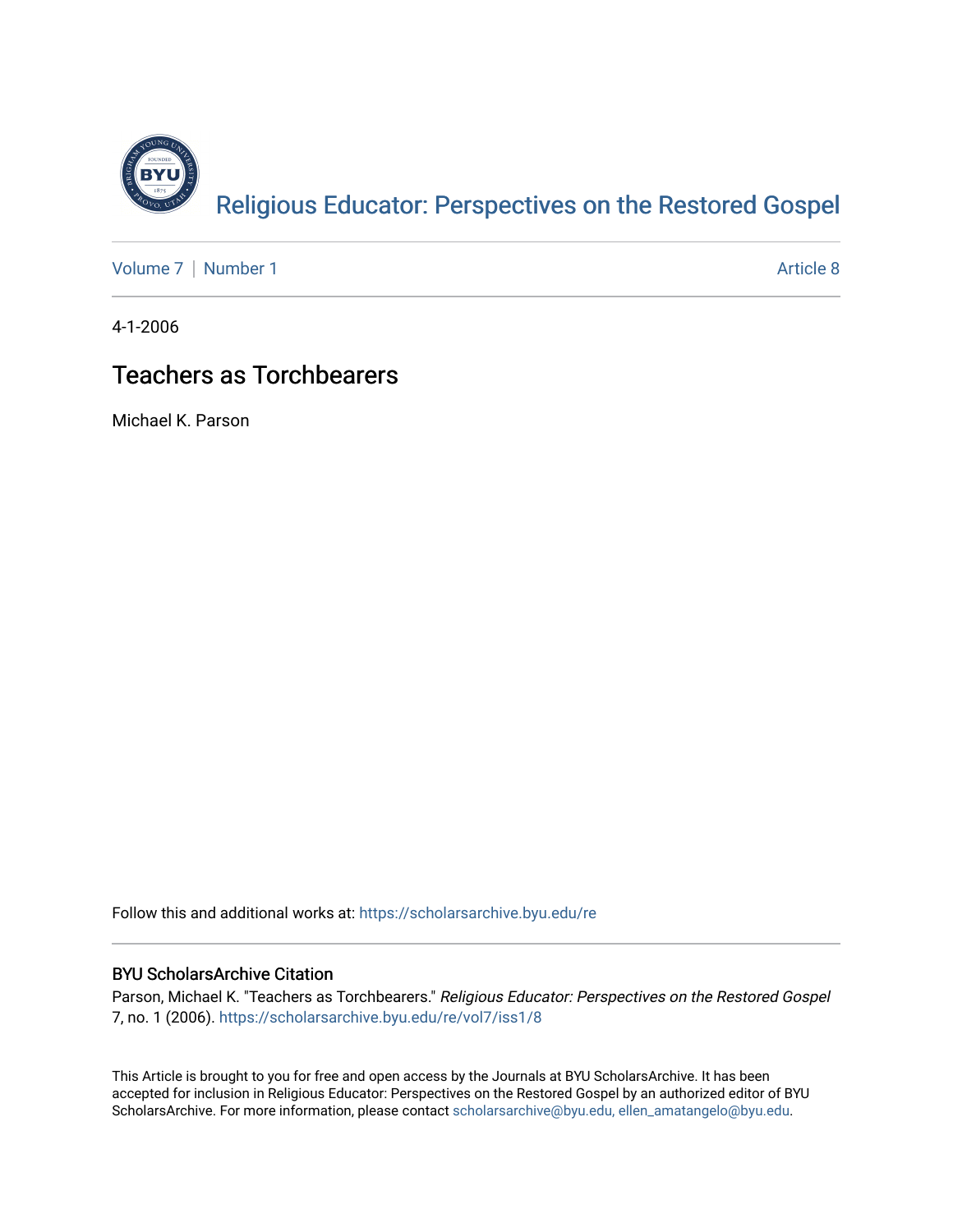

Mike and Terry Parson after Mike carried the torch in Los Angeles for the 2002 Olympic Winter Games in Salt Lake City

Photos courtesy of Michael K. Parson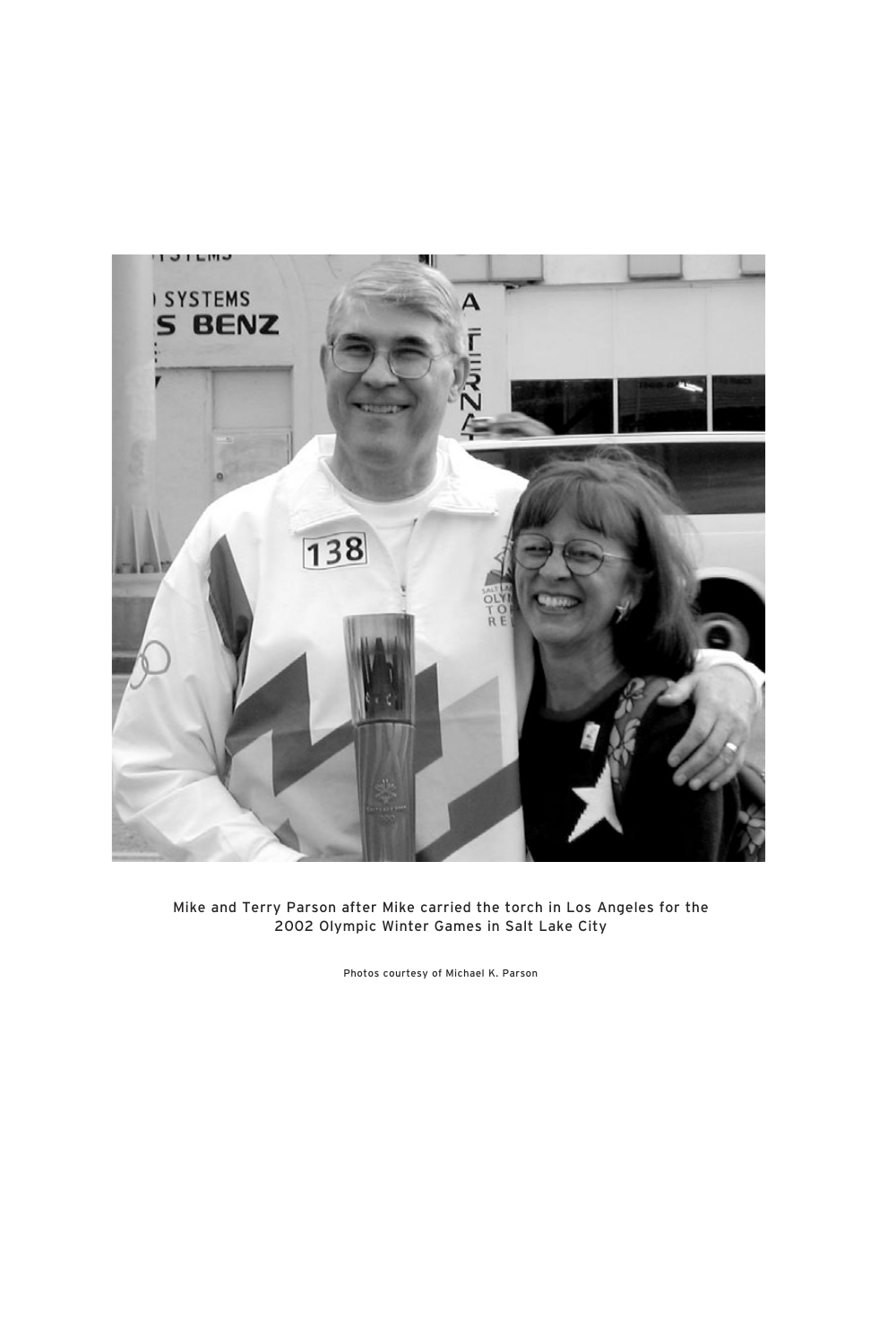# Teachers as Torchbearers

*Michael K. Parson*

*Michael K. Parson is an institute director in Los Angeles, California.*

 I don't know exactly when I developed the dream of being a teacher. I would like to think I was born with it, but I just don't remember. I do remember when I developed the dream to be an Olympic runner; that started in high school. As I look back after over forty years, I can see how those two dreams have molded my life.

 My earliest recollection of a desire to teach was also in high school. I remember talking to my sophomore math teacher, Mrs. Shearer, about wanting to be a teacher. And I recently discovered in my senior-year high-school annual, a note from my English teacher that said the following: "Best wishes for a successful career in teaching, and a happy future. Sincerely, Margaret Nicholson."

 I must have developed an early desire to teach religion, too, because I also have clear recollections of sitting in the high-school stadium bleachers with a group of other runners during lunch. Apparently, we must have discussed religion on more than one occasion because I can remember one of my friends asking me, "Mike, explain to me again which kingdom I am going to."

 During my sophomore year, I tried out for football. We had four football teams—varsity, junior varsity, B, and C. I was fourth-string wingback on the B team. Following the regular season of games, as we still had to suit up for P.E. and do something physical, I began running with a friend who had just finished the cross-country season. The track coach saw me running and thought I had a good running stride and invited me to join the track team. Seeing that I had no realistic future in football, I decided to take up running.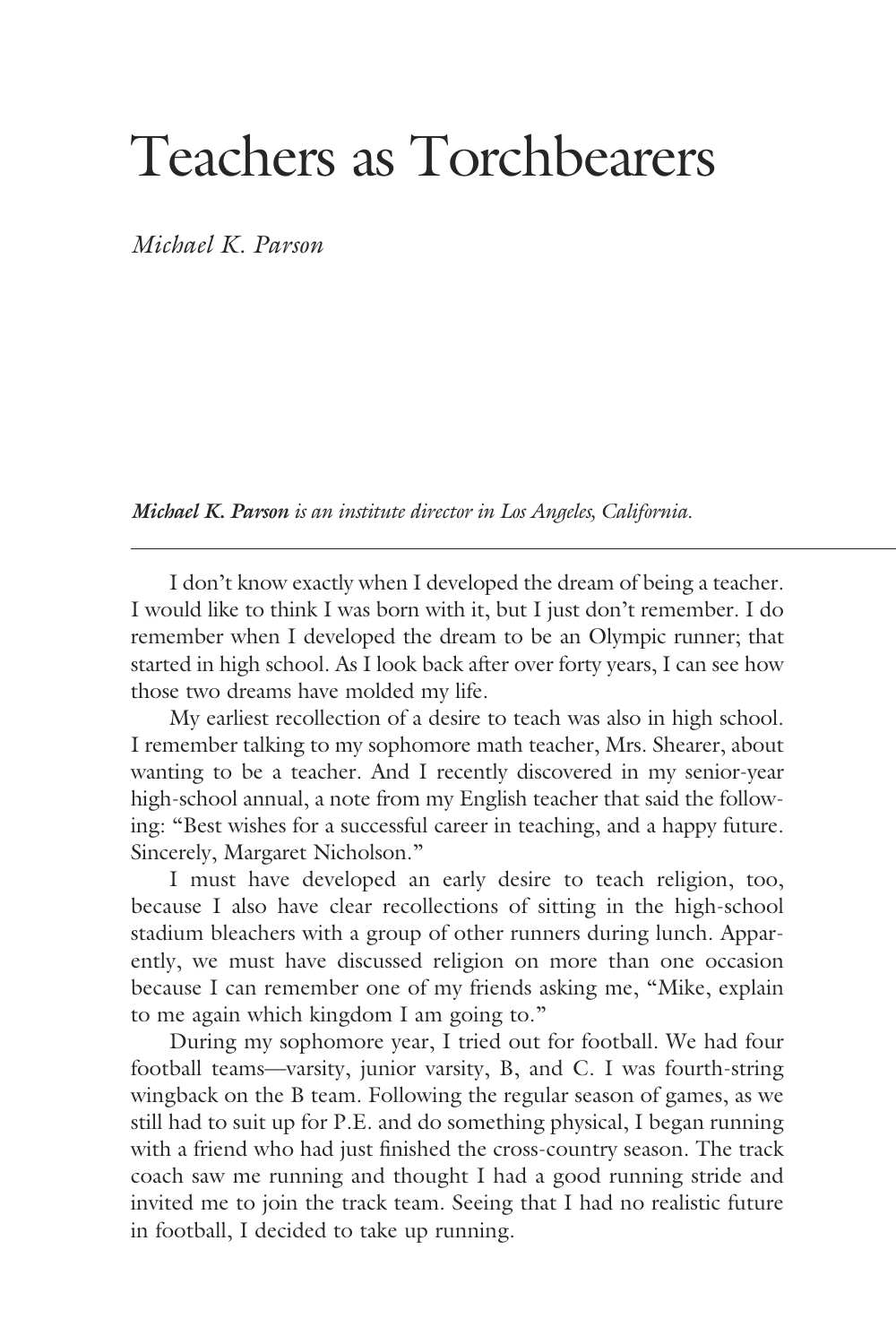My track season was less than remarkable, but I did well enough that a fire began to burn within—a love for running and a desire to run. It seemed to become the most important thing in my life at that time, and it began to consume me. I became totally dedicated in my workouts and eating habits. In fact, nearly everything I thought about all day long had something to do with running. If I wasn't running or at least thinking about running, I was probably studying the *Track and Field News*. One of my running heroes was Herb Elliot of Australia. He was the world's greatest middle-distance runner of the era. I wanted to be like Herb Elliot and run the 1500-meter race in the Olympic games.

 I must confess that if it were not for this tremendous interest, I am not sure I would have made it through high school. To be eligible to compete, I had to maintain at least a C grade average. This requirement was very important because I had always had difficulty with academics in both grade school and high school. I was a very slow reader and read only what I had to read.

 In high school, we were required to take yearly aptitude tests. They were referred to as the Iowa tests. Because I was a slow reader, I always took a longer time to answer the questions than most of the other students required. To avoid the embarrassment of being one of the last to finish, I began answering a few of the questions, then randomly marking several, then answering a few more, and then again marking several without even reading them. This approach solved the embarrassment problem because I was able to finish at the same time that about half of the other students did.

 After the testing was completed, I forgot about the whole thing until my counselor called me in and advised me that because of my low Iowa test scores, I should not plan to attend college but should try to learn a trade or some marketable skill. This disclosure was devastating. I already had a self-image that I could not succeed academically, and even though I knew the reason for the low scores, the counselor's advice merely confirmed what I had believed for years—I just couldn't make the grade. I have often wondered if this incident may have given me greater determination to be a teacher, thinking that because many other students like me were out there, maybe I could somehow apply my experience to others and help them.

#### **Mission**

 My bishop called me into his office one Sunday and discussed with me the possibility of serving a mission. I knew I should go, so I told him I would. Leaving his office, I had two major concerns. I was in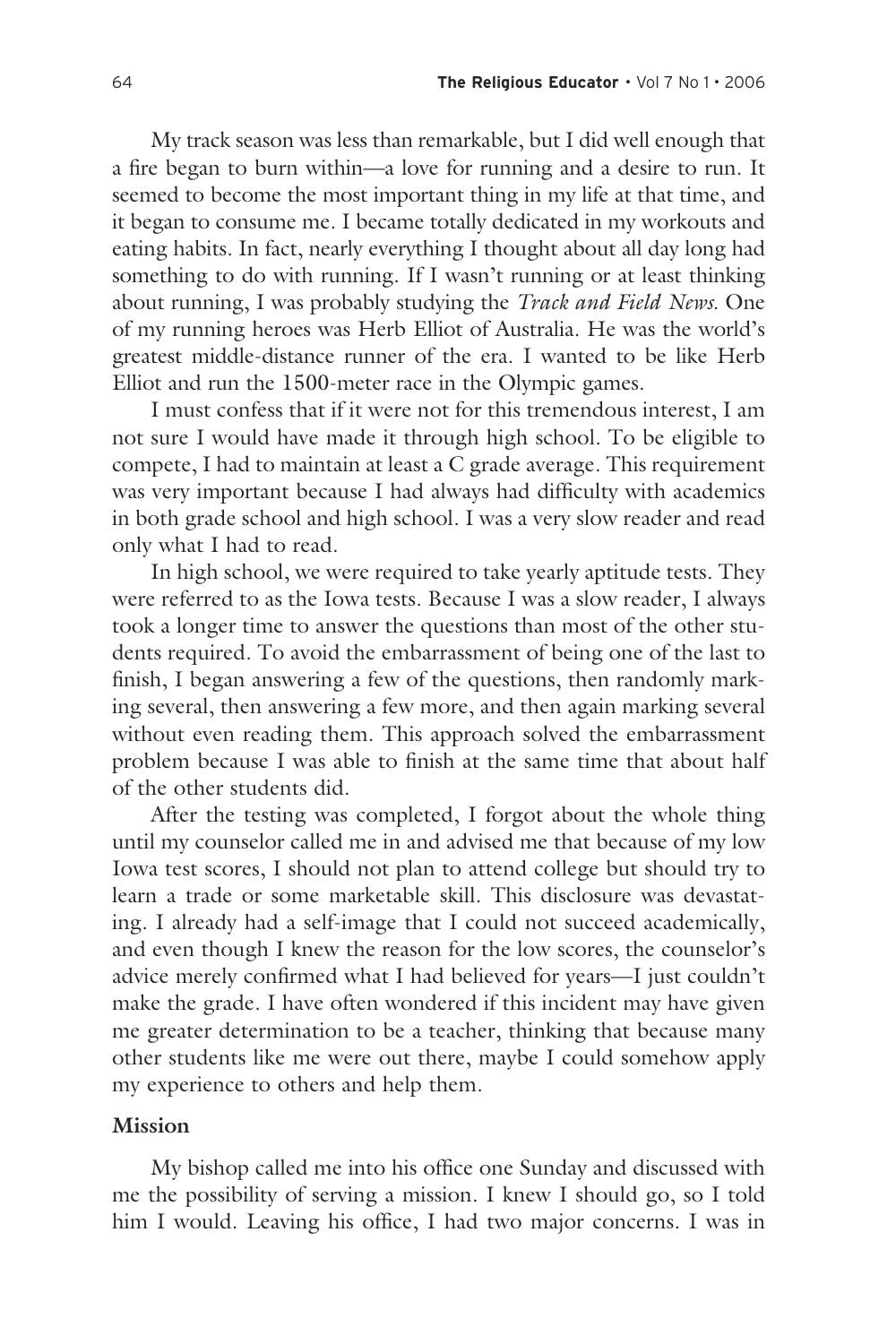excellent physical condition and felt I was well on my way to realizing an Olympic dream. I was concerned with what would happen to my dream if I went on a mission. Would I lose all that conditioning? Secondly, I had always believed that the Church was true, but I had never read the Book of Mormon. I decided that if I was going out to teach, I needed to know for myself.

 For the spring semester of 1965, I decided not to attend school but to prepare for my mission by attending the institute full time. Whatever class was being offered, I was there. When a class was not being taught, I was in the library, reading principally the Book of Mormon and *A Marvelous Work and a Wonder*.

 As I read the Book of Mormon for the first time, I was overwhelmed by what was happening to me. The Holy Ghost bore witness to me continually that what I was reading was true, that the people in the Book of Mormon were real and had lived here, and that Jesus Christ really had visited them. I now had a burning desire to serve a mission and share what I knew and felt.

 I remember what my experience at the institute of religion did for me in giving me a great love for the scriptures, the gospel, and the institute program. I wanted to do for others what my institute instructors were doing for me. Great men such as Marv Higbee, Joe Muren, and Chess Gottfredsen, for example, were my heroes in a more significant way than Olympic runner Herb Elliott was, and I wanted to be like them.

 My experience as a missionary enhanced my desire to teach religion. On more than one occasion, after teaching a discussion and explaining a principle of the gospel, my companion seemed impressed and asked me where I learned those things. I told him, "At the institute!"

 When I returned from my mission, I was again concerned that I had lost all my conditioning and worried how much of a setback this would be to my Olympic goal. To say that I was pleasantly surprised with what happened next would be an understatement. Within a few weeks after returning home, I was outrunning everyone on the college cross-country team! I was amazed. I had not lost it. I was still on track. All that tracting and bicycling paid unimagined dividends. I was happy, and I looked forward to my future, never imagining what twists and turns it would take.

#### **Vietnam**

 When I returned from my mission to Canada in July of 1967, the Vietnam War was in full swing. While on my mission, we had been counseled by our mission president not to concern ourselves with world affairs, so I tried not to worry too much about it. However,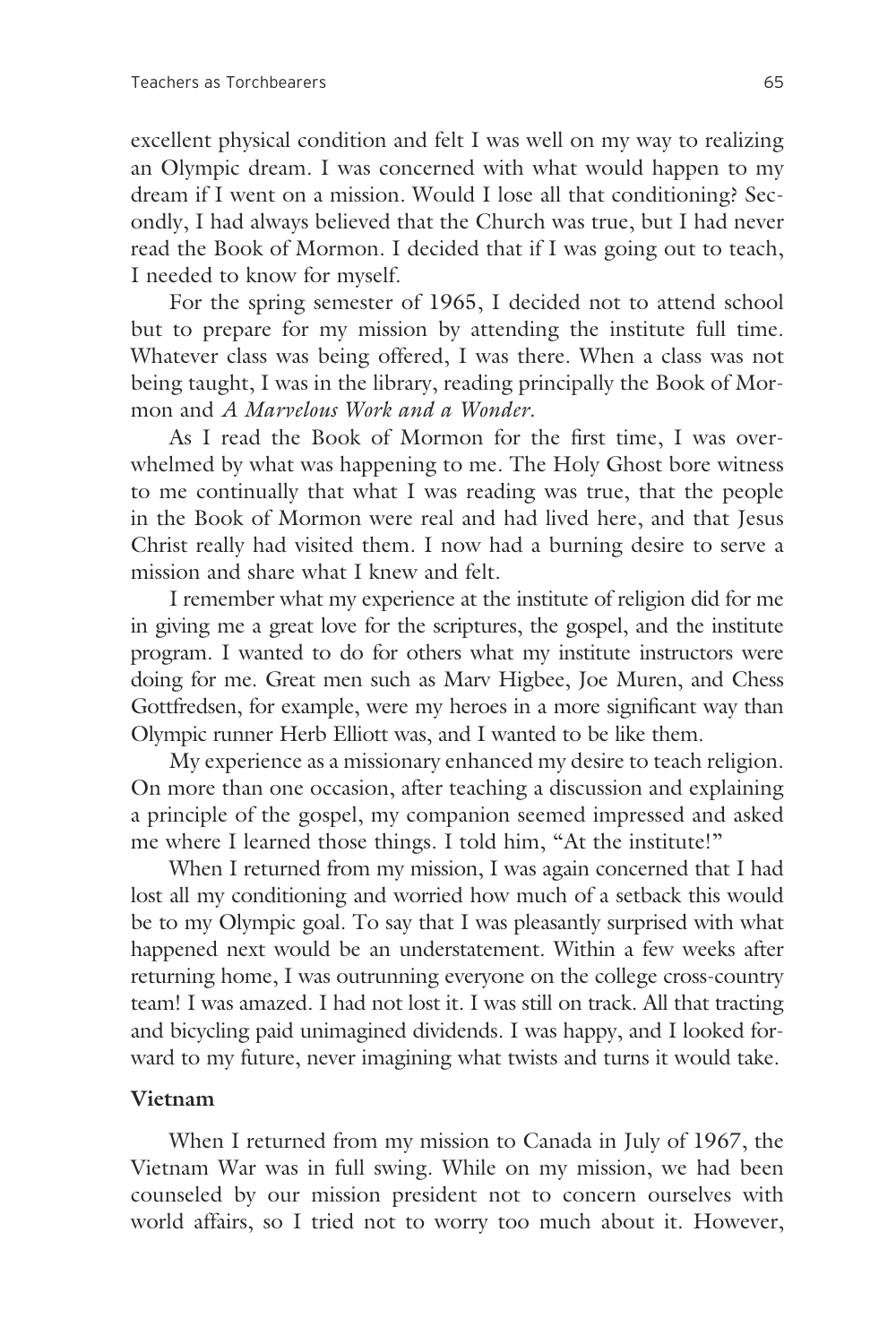after returning home, the Vietnam situation began to weigh heavily upon my mind. One thought that continually came to me was that thousands of young men were being sent over there and were going through severe hardships and trials and were making great sacrifices while I was relatively comfortable at home. I often thought, "Why shouldn't I make a similar sacrifice?" This impression continued with me rather constantly through the fall semester at El Camino Junior College, and even after meeting my future wife, Terry Bickmore, I still had these impressions. I felt prompted (more than prompted—*compelled*) to enter the armed forces and



Mike Parson in Vietnam in December 1968

go to Vietnam. The thought of going frightened me, and I did not desire to go—but I honestly felt I was supposed to go.

 While attending the fall 1967 semester, I received a letter from the Selective Service (draft board) inquiring as to whether I wanted a student deferment. The letter explained that if I chose to take one, according to a new law signed by President Lyndon B. Johnson, when I turned twentyfour, I would be placed on the top of the list to be drafted.

 I thought about this a great deal. At that time, I was turning twenty-three and had no real commitments. I was not married or engaged; I was not in any certain program at school; and I had no idea what my situation would be when I turned twenty-four. These thoughts, coupled with the promptings and impressions previously referred to, led me to make my decision. I concluded to go to the Selective Service office and "volunteer." This decision essentially meant they would put me on the top of the list to be drafted.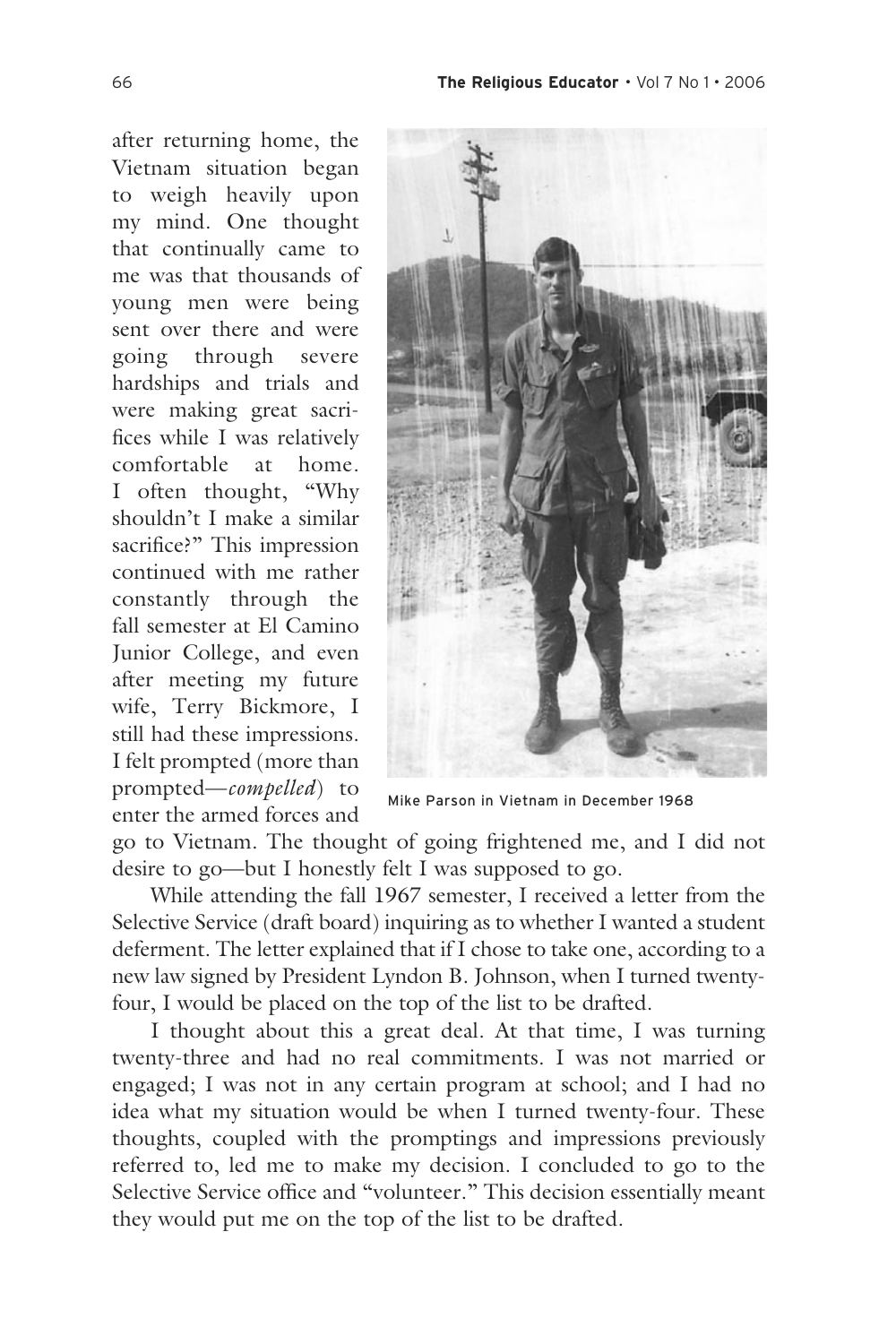Not long afterwards, I received my letter from the president of the United States. I was ordered to report to the induction center in Los Angeles on January 24, 1968. Following my basic training at Fort Lewis, Washington, I was sent to Fort Polk, Louisiana, for advanced infantry training. I had been there only a short while when the battalion commander spoke to all of the trainees in a large auditorium. His blunt message was that we were there to prepare to go to Vietnam and that we were *all* going. He said that many of us would not come back and that we needed to be prepared for that possibility. He told us that we should all write a will. His message was sobering, to say the least. We all knew that we were there to prepare for combat in Vietnam, but we assumed that some might go to Germany or elsewhere. It was very quiet as we exited the building and returned to our barracks.

 This experience happened a few days before general conference of April 1968. I remember thinking, *If I'm going to Vietnam and might not come back, then I want to go to conference before I go.* Both Terry's family and my family were already planning to attend conference, and I was determined to be there also. Based on what was said to us in that auditorium, I felt sure I would not be denied the opportunity to attend a "religious retreat" before going to war.

 I asked my company commander for permission to go, but my request was denied. He said the training was too important for me to leave—even for a weekend. I expected that response, but I had a plan. I asked to see the battalion commander, knowing my company commander could not deny that request. As he handed me the pass, he said, "All right, go ahead and see him." Then he added, "But it won't do any good."

 As I left his office, I was quite confident that I would get permission. I believed there was not a chance of being denied at the next level because the officer I was about to see was the man who had given the sobering speech.

 I walked into his office, saluted him, and introduced myself. I had barely made the request when he said, "Oh, sure; that would be a good experience for you," and he signed the papers. I was in and out of his office, with a smile on my face, in less than five minutes.

 Terry and I had a great time visiting both of our families, attending my missionary reunion, visiting places in Salt Lake City, and attending conference. During that weekend, one of the most significant events of my life took place. On Saturday, April 6, 1968, I asked Terry to marry me. She did not give me her answer then, but the next day as she and her father took me to the airport, she told me she had prayed and had received confirmation from the Lord and would marry me. I finished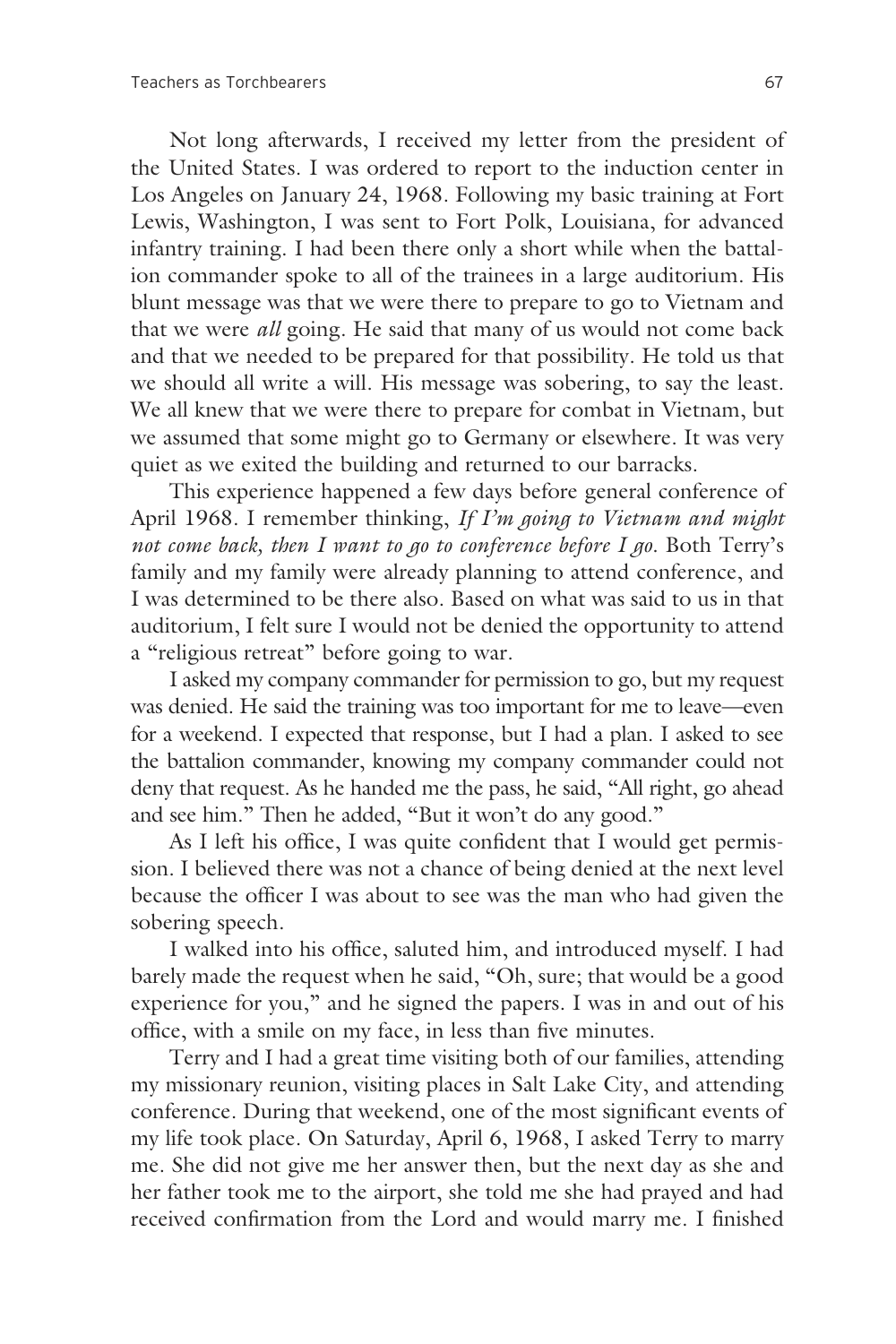my training, and after a very short two-week leave, during which we announced our engagement, I was off to war.

 When I arrived in Vietnam, I was assigned to the First Air Cavalry Division, stationed outside of Quang Tri, near the demilitarized zone. Word came to us that my company had made contact with the enemy and that a firefight was going on. I remember thinking, *How did I ever get into this?* Because of the enemy contact, we were not able to go out that evening but waited until morning. I was relieved!

 When I arrived the next morning, I was greeted by my new company and surroundings. Many of the guys were lying around, some sleeping, others eating C-rations. They had surrounded a small village where some of the Viet Cong had been hiding. The inhabitants had been evacuated the day before, and rounds had been fired into the village all night. Later that day, we marched through the village to inspect. Everything was destroyed, with bodies scattered here and there. This was my eye-opening introduction to the war, which caused me to conclude that war really is hell. The next eight months simply reinforced that fact.

#### **Meeting with the Saints**

 One of the very positive experiences I had in Vietnam was associating with Captain Craig Cowley. Between the two of us, we organized Latter-day Saint Church services. He was set apart by the district president as the leader of our servicemen's group, and I was his assistant. Because I had already gone on a mission, I gave one of the missionary discussions each week for a sacrament meeting talk. It was comforting to meet together as Saints and partake of the sacrament.

 I suppose the best experience I had during my tour of duty occurred sometime later. I was riding in a large Chinook helicopter, which carried a lot of personnel, and sitting across from me was a fellow who had *BYU* written on his helmet. I was excited to find another Latter-day Saint, so when we got on the ground, I asked him if he had gone to BYU, but he said he hadn't. I asked if he was LDS; he said he wasn't. I asked him why he had *BYU* on his helmet, and he explained that his girlfriend was LDS and was a student there. I asked how much he knew about the Church and if he had read the Book of Mormon. He said that he did not know much and that his girlfriend was going to send him a copy. I had my small servicemen's copy with me and gave it to him. We became friends, and at night, after camp was set up, I taught him the missionary discussions. It was not long before he gained a testimony and wanted to be baptized.

 By this time, the entire First Air Cavalry Division had moved south to a location near the city of Tay Ninh. On the base at Tay Ninh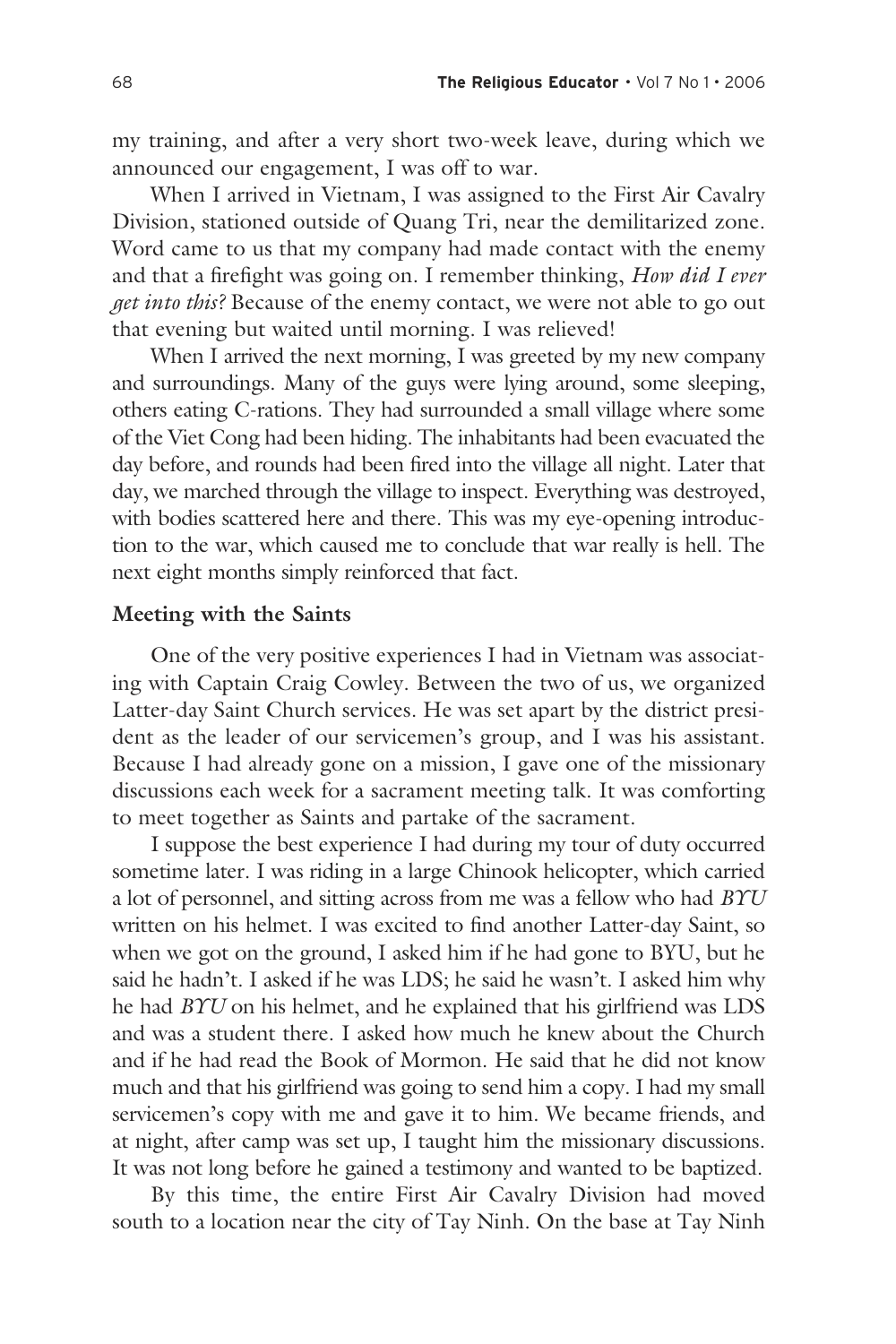was a rather large portable swimming pool. After David Moss had an interview, I baptized him into the Church. We then went to a chapel nearby, where he was confirmed and ordained to the priesthood. It was such a contrast to be participating in the ordinances of the kingdom of God amidst war and wickedness all around. I am grateful to my Heavenly Father for giving me this experience.

#### **Mortar Attack**

 Sometime in February 1969, I was assigned to be a radio operator on the helicopter pad of a forward landing zone. My job was to communicate with the helicopter pilots when they approached the landing zone, find out what they were carrying, and tell them where to land. I actually showed them where to land by throwing a colored smoke grenade to the landing spot.

 In mid-March 1969, after working on the helicopter pad on the Tracy for a while, the entire battalion moved back to Landing Zone White, where we had been a month before. When we first arrived back on Landing Zone White, there was no bunker for the radio operators. The first few nights we slept in the supply tent while we slowly built a bunker in our spare time.

 On the night of March 20, 1969, I retired as usual to a cot in the supply tent. I was awakened about four o'clock in the morning by the sound of explosions and flying debris. The first thing I did was to get down on the ground. We were in the middle of a mortar attack!

 After a few minutes, a mortar landed near my feet. I was sure my legs had been blown off because the pain was so excruciating. I screamed and screamed. After a moment or two, I gained control of myself and looked down at my feet. I realized they had not been blown off but that the mortar had sprayed my lower legs with fragments.

 I called for a medic, not thinking that a medic wouldn't be foolish enough to run around in the middle of a mortar attack. While I was lying there on the ground, I could hear the screams of others who were wounded also. I clearly remember one young man scream, "My eyes, my eyes! I can't see."

 I distinctly remember offering a prayer at that moment. I asked the Lord to please not let me die in that land but to please let me go home. Even if I had to lose my legs, I did not want to die in Vietnam. I asked Him to please spare my life, and if He did, I promised to always put the Church first in my life.

 Within moments, perhaps only seconds, I heard a sound that brought me great relief. It was the sound of helicopters, Cobra gunships.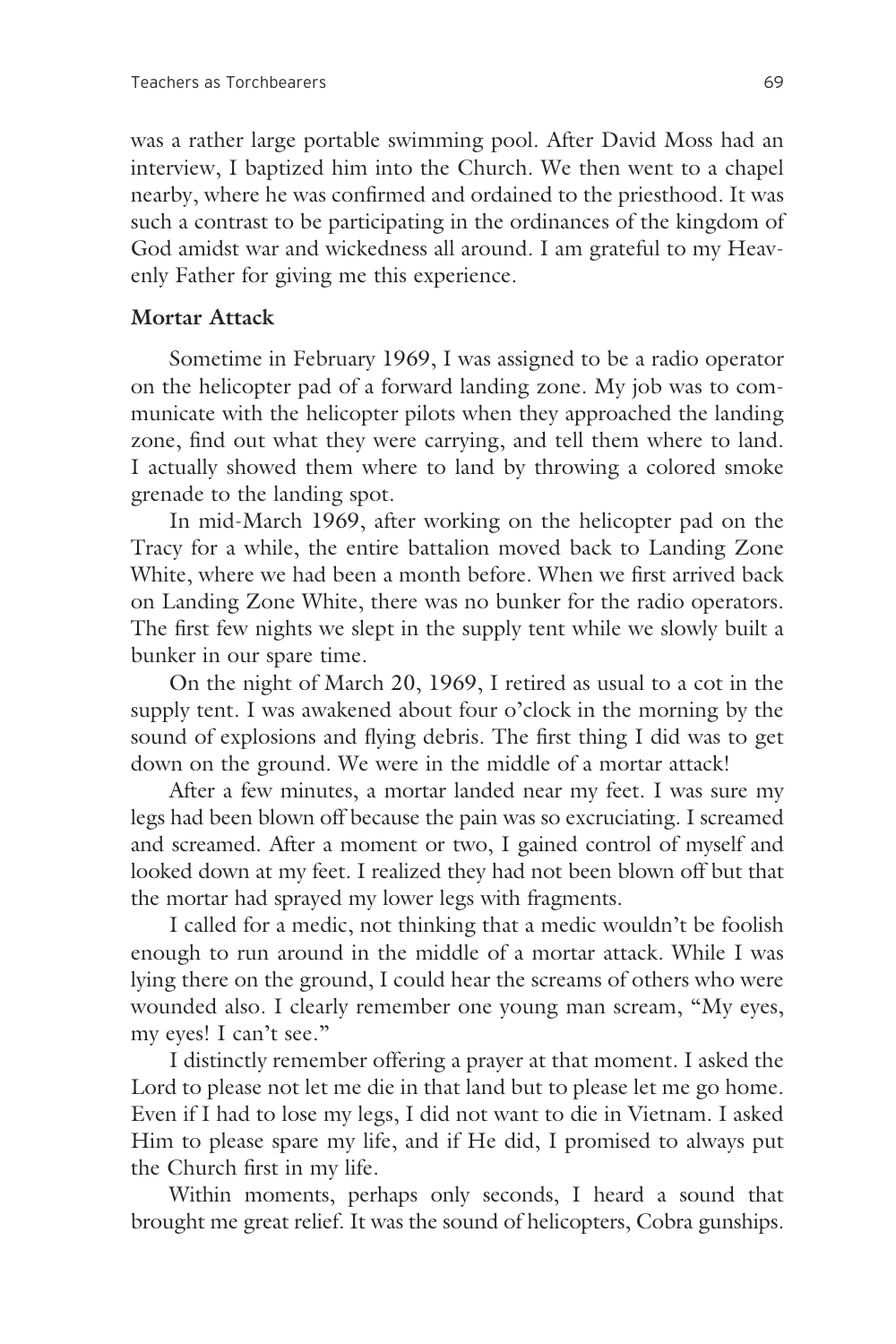We called them the ARA, for Ariel Rocket Artillery. They were equipped with rockets and miniguns, which could spray a football field and not miss much. I knew that the attack was over because at night when the mortars fired, there would be a flash that could be seen from the air. So as soon as the enemy heard the helicopters, they quit firing.

 Once the attack had stopped, a medic got to me, gave me a shot of morphine, and started bandaging my legs. I was carried to the aid station, where the doctor was checking others who had been wounded. I remember him reprimanding those who were bringing in the casualties, telling them to leave the dead ones and bring in only those who were still alive. When I was carried in, I noticed that all around the inside of this hospital tent were wounded men.

 About 4:20 a.m.—all this happened in less than thirty minutes, although it seemed at the time to be hours—I heard another helicopter. This time it was a medivac. When it had landed, I heard the doctor say to them to get the most seriously injured out first, and then he pointed to me and said, "Take him first."

 I woke up the following morning in a hospital ward with a full leg cast on my right leg and bandages to the hip on my left. I asked a nurse what damage was done. She wouldn't tell me. Soon, a doctor came and told me I had a broken leg. I remember thinking, *That's not too bad! Lots of people get broken legs.* I felt greatly relieved and encouraged by this report. It seemed to assure me that I would be able to run again. That same morning, some officers came to see me. There at my bedside they thanked me for my sacrifice and gave me my purple heart without much ceremony.

 I was at that hospital for only a short time. I was told that because of the danger of infection, they did not want to close up serious wounds in Vietnam, so they sent me to a hospital in Japan. I remember thinking as we flew out over the ocean that for me, the war was over!

 Soon after I arrived in Japan, I was taken into surgery. Up to this time, I was under the impression that the extent of my injuries was a broken leg. When I was taken into the operating room, they gave me a spinal so I would not feel anything from the waist down. They had also, however, hooked up an IV with a syringe of sodium pentothal attached, ready to inject if needed. A towel was draped over my waist so I could not see what they were doing. I was to be awake for the operation. They could see that I had some concern about being awake for the surgery, so they poked my legs with a pin to show me that I could not feel any pain.

 I remember that while they were scrubbing down my legs to make them as sterile as possible, they made the mistake of raising my right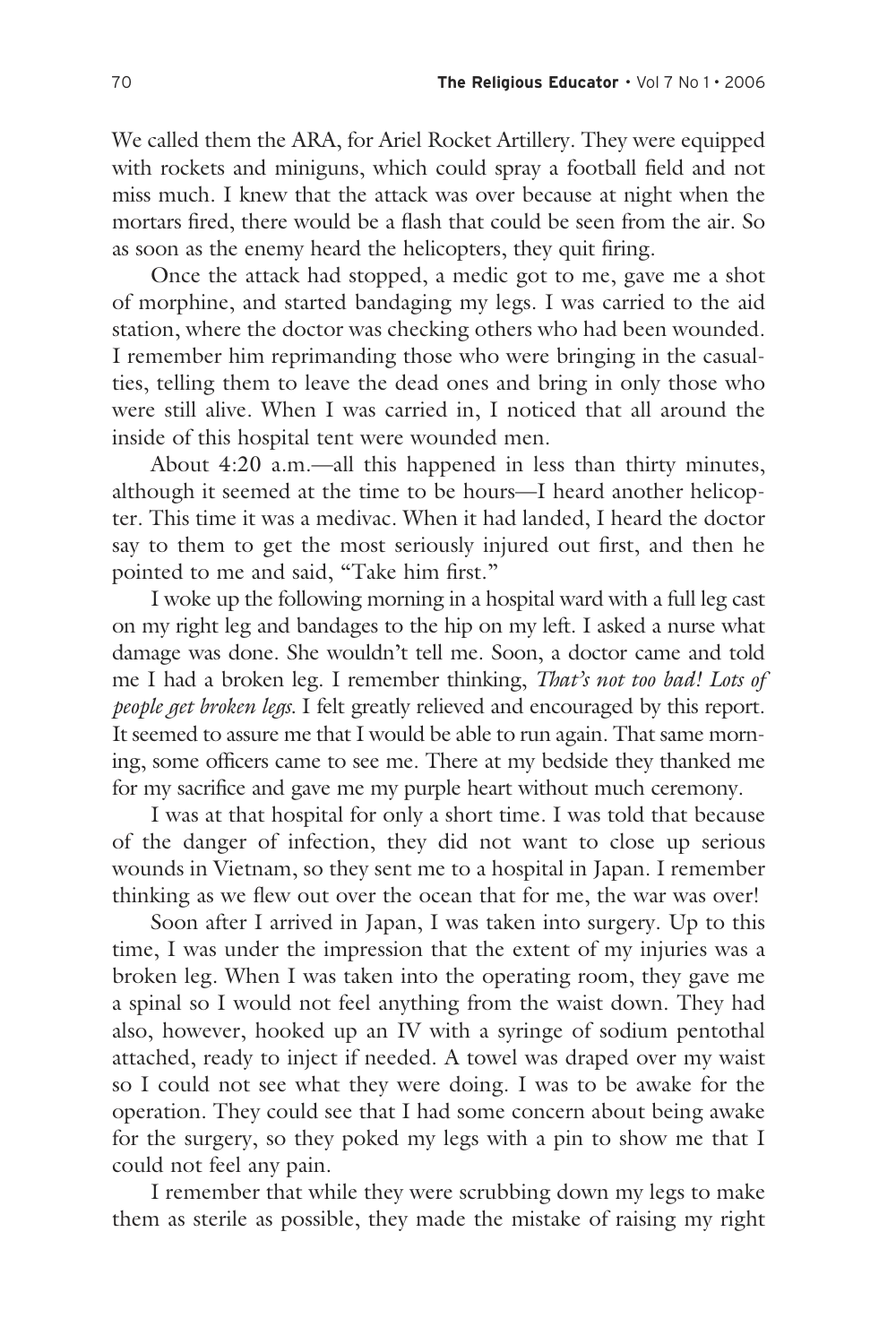leg up high enough for me to see my right foot. They could tell from the heart monitor that I had gone into shock. As soon as I saw it, all I had time to say was, "I saw my foot," before they immediately gave me the sodium pentothal. Within seconds I was out.

 I now had a clearer indication as to the seriousness of my wounds. What I saw looked like a scene from a horror movie. All I saw was bone, tendons, and raw flesh. The entire top of my foot had been blown off. In that second, I knew that I had something far more serious than a broken leg.



Mike Parson recuperating at Madigan General Army Hospital at Fort Lewis, Washington, in March or April 1969, after the mortar attack

 From the moment I awoke and for several days following, I was greatly depressed. Prior to the surgery, I had written home that because I had only a broken leg, there was nothing to be overly concerned about. Now I feared that I would never be able to run again. I was sent back to the states for more surgeries at Madigan General Army Hospital at Fort Lewis, Washington. The doctors there suggested the possibility of amputation before my medical discharge and transfer to the Long Beach Veterans Affairs Hospital.

 Early in 1970, following my discharge, I had just about concluded that amputation was probably my most reasonable option. My right ankle was fused in a "drop-foot" position. I felt very handicapped, and medical science had not given me much hope of being otherwise.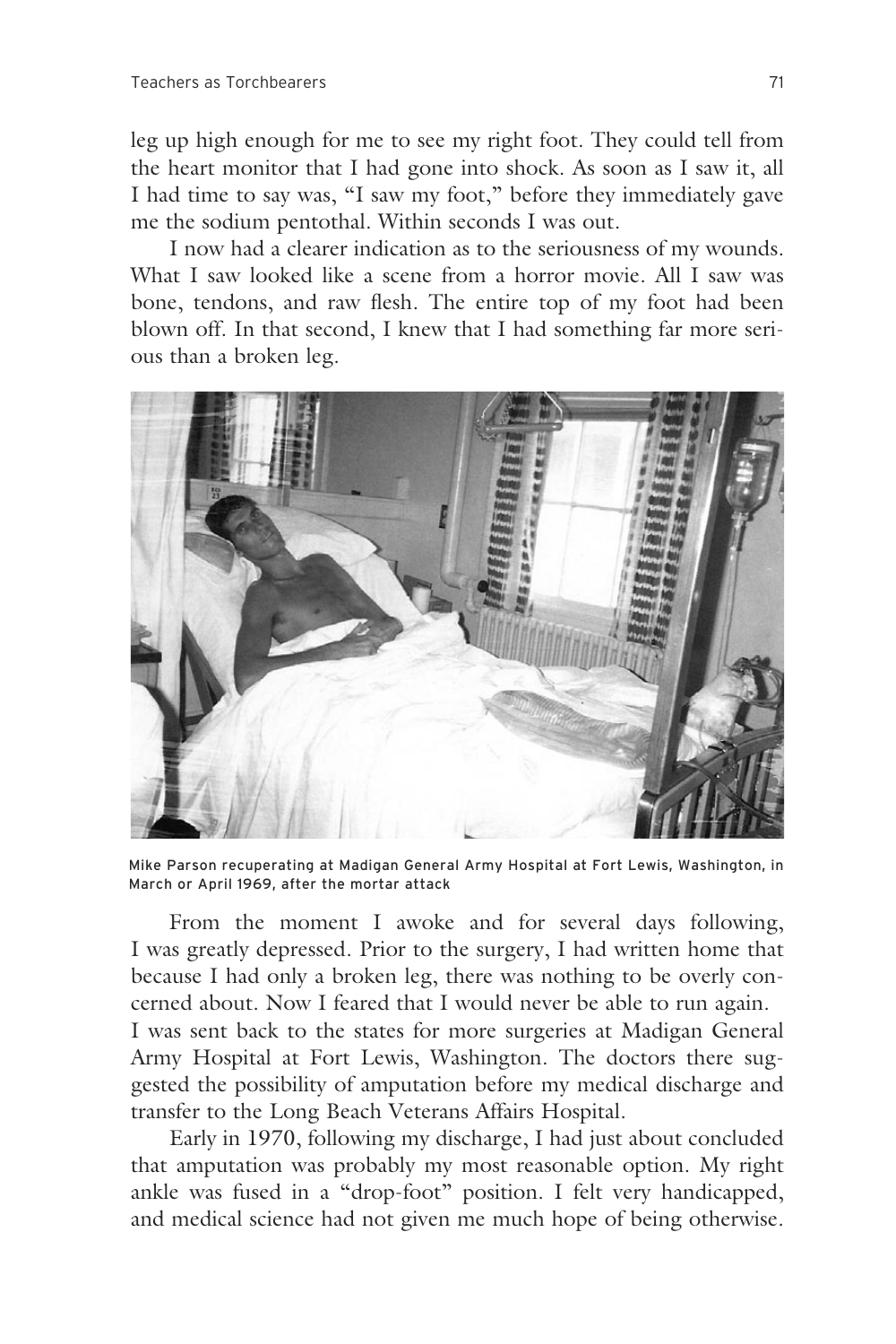However, before giving up my foot, I needed additional medical advice. In checking around, I was informed that the foremost amputee clinic was at University of California Los Angeles. I made an appointment for a consultation. I wanted to know if I would be better off medically with or without my foot. The doctor studied my X-rays and other medical records and made the following conclusions: I had severe bone damage, with the ankle fused in a drop-foot position; I had severe nerve damage, with no feeling on the top of my foot; and I had severe circulatory damage, which would lead to serious problems in the future. He strongly advised amputation.

 Sometime in May of 1970, I was again wheeled into surgery, this time for the amputation of my right foot. It was taken off about seven inches below the knee, and with it was cut away my dream of ever running again.

 I suppose if my foot had been taken off in March of 1969, I would have experienced greater shock and a more difficult adjustment. Because I felt I had the ability to compete in the Olympic Games, to awake and find my foot gone would have overwhelmed me. However, by May of 1970, I was resigned to the fact that if my foot were not amputated, I would be even more handicapped for the rest of my life. The choice was mine, and I have never regretted my decision.

#### **A Slow Recovery**

 I have always felt very grateful to have been blessed with Terry as a companion. She was an anchor, a great stabilizing influence, and a source of strength during those first couple of years—and ever since. I have observed that many other wounded veterans did not have a loving wife, a family, and a church, and they did not adjust nearly as well. I am aware of a young man who lost both legs and did not have the support of his family. He tried to commit suicide twice and succeeded the second time.

 After May of 1970, I had many adjustments, with many months of therapy; but after a few setbacks, I was fitted for an artificial leg. It was awkward at first but also exciting to be able to walk again. Gradually, I could do it easier and longer and with less pain.

 I used crutches at first; then, after a while, I used a cane. Gradually, I used it less and finally got around without it. I was very fortunate to be able to walk as well as I did. From that time until now, unless I'm having some discomfort, most people cannot tell that I am wearing a prosthesis.

 My hardships and trials since March 21, 1969, have often caused me to reflect upon Joseph Smith's experience in Liberty Jail, where he pleaded to know why he and the Saints were suffering so much. Part of the Lord's answer, as recorded in Doctrine and Covenants 122, has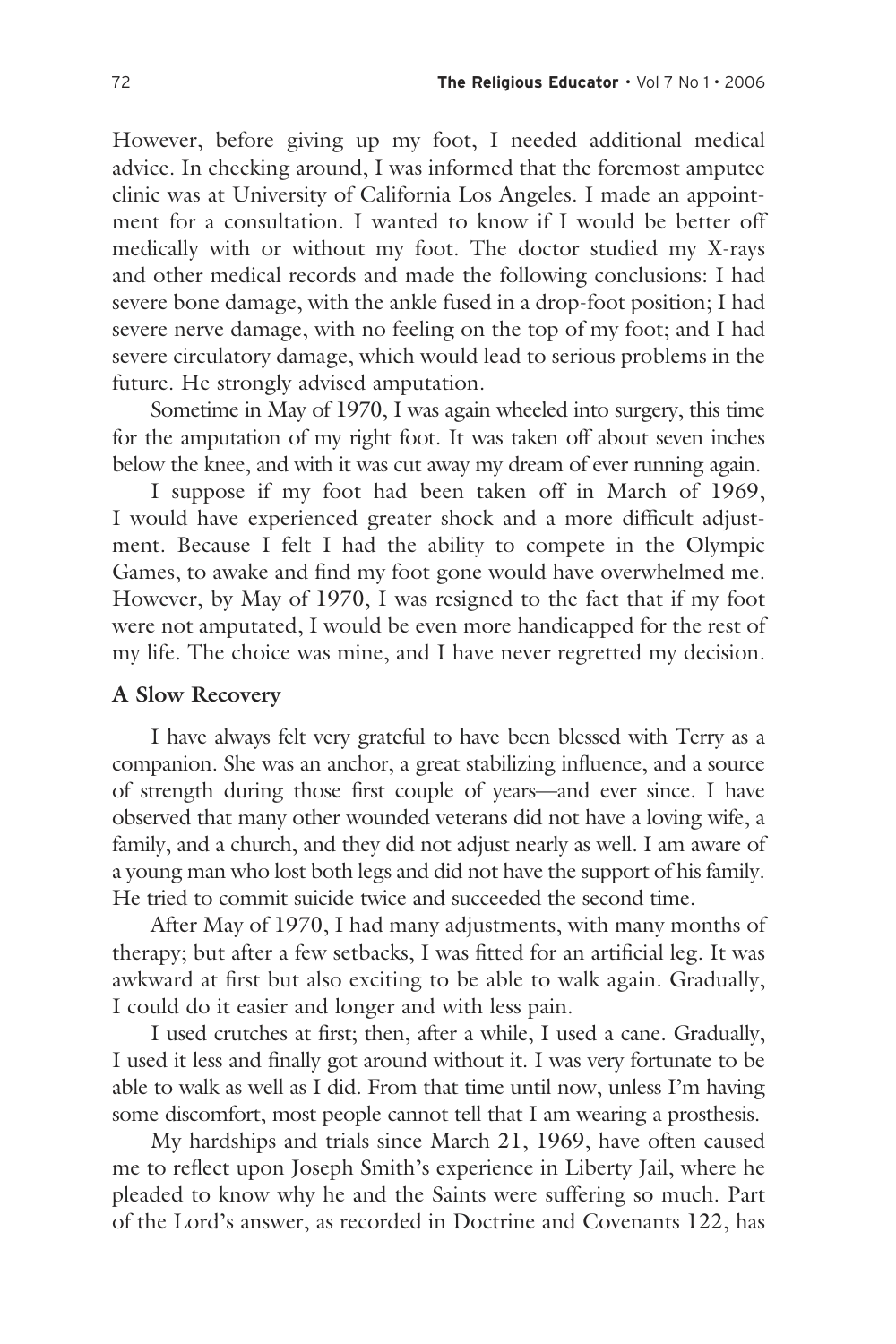always intrigued me. After recounting many of the terrible things that had already happened to Joseph and referring to some worse things that could happen, the Lord made this profound statement—"Know thou, my son, that all these things shall give thee experience, and shall be for thy good"  $(v, 7)$ .

 As I have read over this statement and wondered how this could be, I have thought back over my own life. When I went to Vietnam, I considered myself to be a good person. I was a returned missionary and was active in the Church. I believe I would have continued to be active without this trial in my life. Yet I know I am a better man today because of my experience. I am not sure of all the reasons why this is true; I just know it. And so, as I look back on this entire experience, two facts that I am sure of stand out in my mind: I was supposed to go to Vietnam, and I am a better man and a better teacher because of that experience.

 Each day as I feel discomfort because of my prosthesis, I am constantly reminded of the commitment I made to the Lord while lying on the battlefield of Vietnam—that I would always put the Church first in my life. I fully realize that in a sense, I was bargaining with the Lord. I also fully realize that I had already made that promise when I was baptized and that I have renewed that promise thousands of times as I have partaken of the sacrament. And I also realize that I may have lived anyway, without making the promise. Nevertheless, my life was spared, and I *did* make the promise, and I intend to keep it.

#### **Back to School**

 I was a bit apprehensive starting back to school. My academic history was nothing to be proud of. I had been on extended probation academic disqualification—and now after two and a half years, I was coming back on probation.

 But this time, I had some advantages that I did not have before. I was now much older and, I hoped, wiser. I had gained the experience of a mission; in addition, my military and war experience had a very maturing effect upon me. One additional factor that made a great deal of difference was the fact that I was married. I have often thought that it is one thing to come home and tell your mother you are failing in school and quite another to have to tell it to your wife, who is working so you can go to school.

 At the end of my first semester, I received a letter from the college. I thought, *Oh great, here we go again.* But then the thought came, *My grades couldn't have been that bad.* When I opened the letter, I was shocked to read that I had made the dean's list. I first checked to be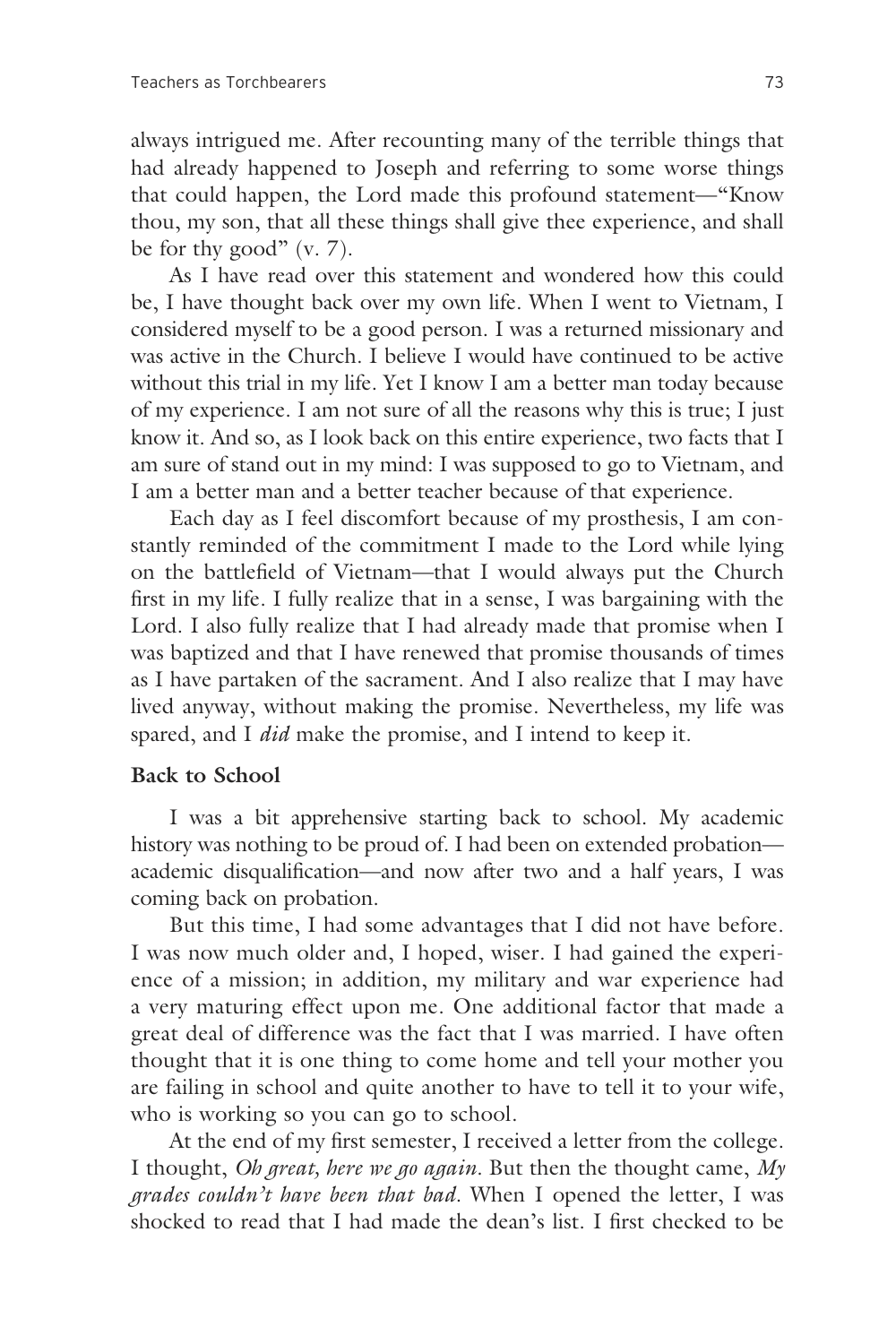sure it was addressed to the right person. The dean's list! Nothing like that had ever happened to me, but it completely changed my academic future. I never again had a poor grade in school, and I eventually earned three college degrees—a bachelor's, a master's, and a Juris Doctorate. I would love to have the opportunity to see my old high-school counselor now. I would like him to see my grades and degrees so he might learn the principle, never write anyone off.

 While I was in college, I taught three years of early-morning seminary, which again fanned the flames of my teaching desire. While doing so, I went through the Church Educational System (CES) preservice program with A. Paul King, my mentor. After I completed the preservice program, Paul recommended me for hire. However, he explained that the Church was going to fill all the overseas assignments with indigenous personnel and that the American personnel would be brought back to fill any vacancies in the states. That meant my chances of being hired were almost zero. Paul advised me to look for something else but told me that if I still wanted to try again the following year, he would recommend me. I was extremely disappointed. I had been looking forward to this for years, but now my dream was beginning to fade right before my eyes.

 The vice president of personnel at Western Airlines lived in our stake. He invited me to come in for an interview. When I was getting ready to go, I had an impression like, *Why are you doing this? You're supposed to teach in CES.* I went to the interview and was offered a job to start right away. I told them I could not start until June (this was April), when I would graduate with my bachelor's degree. They told me to come back then and they would hire me.

 Determined as ever to get into CES, rather than take the job, I began a one-year master's degree program. I still felt quite discouraged, not being sure I would get hired the next year either. I remember writing a letter to Frank Bradshaw, in the central office, explaining my situation and hoping he could be of help. He wrote me an encouraging letter but could not make any promises.

 The following year, I was hired to teach released-time seminary in Mesa, Arizona. During that first year, I saw how my fellow teachers were struggling to work on their master's degrees and how relieved I was not to have to worry about mine. I quickly realized how fortunate it was that everything had worked out the way it had. My great disappointment in not being hired the year before turned out to be one of the greatest blessings of my professional career.

 Through many years of teaching, I have greatly missed running. Whenever the Olympics were on television, I had a difficult time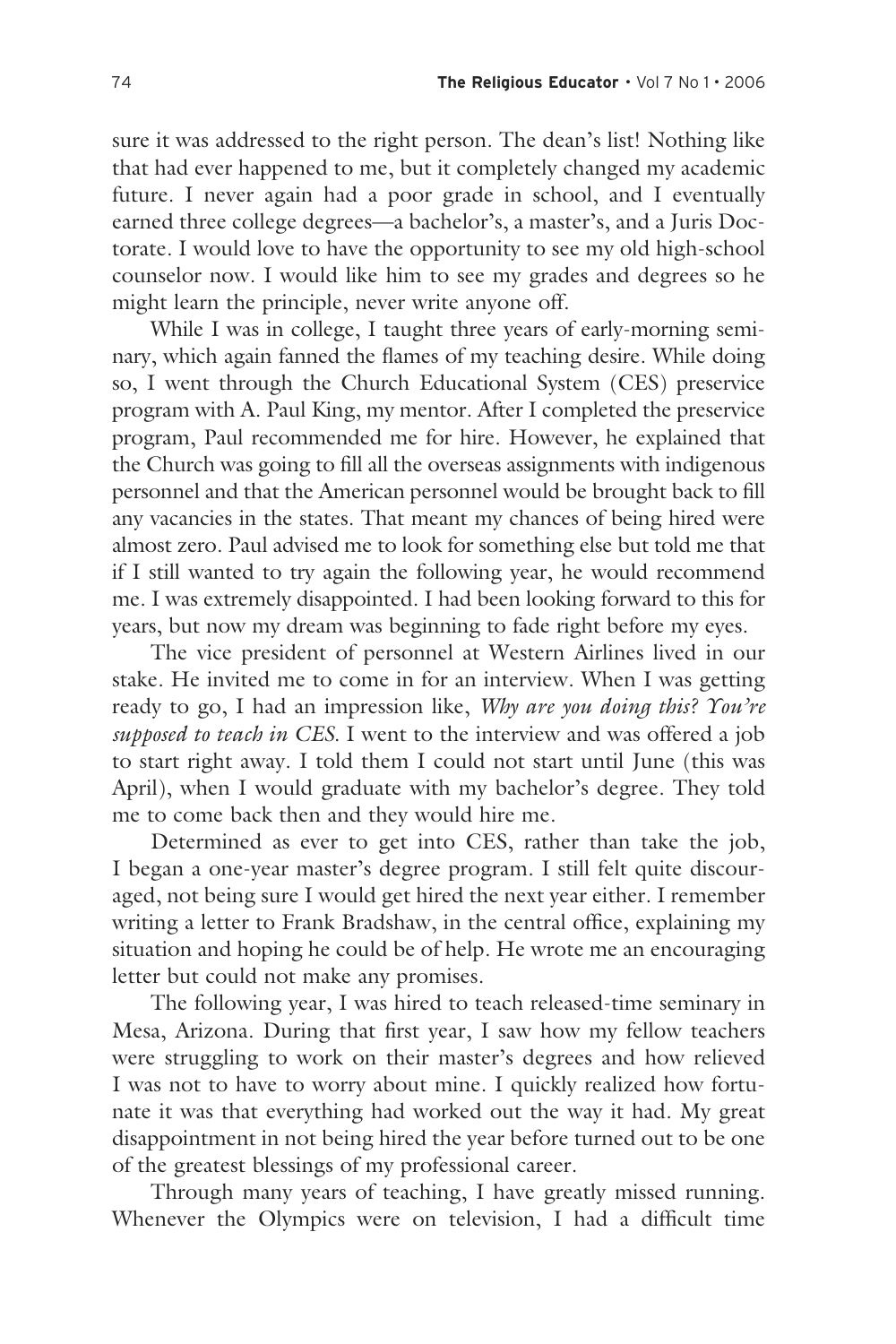watching the track events because that is what I wanted to do, and I knew I could not. But after seventeen years, I began to hear of new developments in prosthetics. I made some inquiries and eventually was fitted with a new leg designed for running.

 On a quiet Saturday morning, on the playground of the elementary school my children attended, I had another life-altering experience that placed me on a thrilling new path. For the first time in seventeen years, I actually ran. It was not a skip or a hop but an actual running stride. I was eager to pursue this newfound freedom and thought I would gradually start running on a regular basis.

 About that time, I received a letter from the U.S. Amputee Athletic Association. I did not even know there was such an organization. They invited me to attend the upcoming National Championships in Nashville, Tennessee. I thought how much fun it would be to run and compete again. The problem was that the event was in six weeks, and I had not even run in seventeen years. There was no way that I could get into shape in that amount of time. Plus, being a law student, I couldn't afford to make the trip to Nashville. So I decided to forget about it.

 But I couldn't forget about it. I was aware of the winning time in the two-hundred-meter run in the previous year's competition: thirtyfive seconds. I decided to have a time trial to see if I was anywhere close to that. I ran it in forty-two seconds. *Not good enough,* I thought, and I again decided to forget about it.

 Now, with only three weeks to train, I did as much as I could. I competed in the two-hundred-meter race and got third place, running it in thirty-four seconds. I also took second place in the fourhundred-meter race. I thought, *If I can do that in only three weeks, what could I do if I trained all year?*

 The following year, I did well enough to qualify as a member of the U.S. team to compete in the Paralympic Games in Seoul, South Korea, following the Olympic Games. These were to be held in the same facilities used by the Olympic athletes.

 The Paralympics are, essentially, the Olympic Games for disabled athletes. It is an elite competition to see who is the best in the world among different levels of disabilities, amputees being only one of the disability groups. I was thrilled to represent the United States in an international competition. Whenever the team arrived at Olympic Stadium, schoolchildren flocked around us and asked for our autographs or asked to have their pictures taken with us. I felt like Carl Lewis!

 Through these experiences, I have learned that even though our dreams may have been blown apart by catastrophic circumstances, the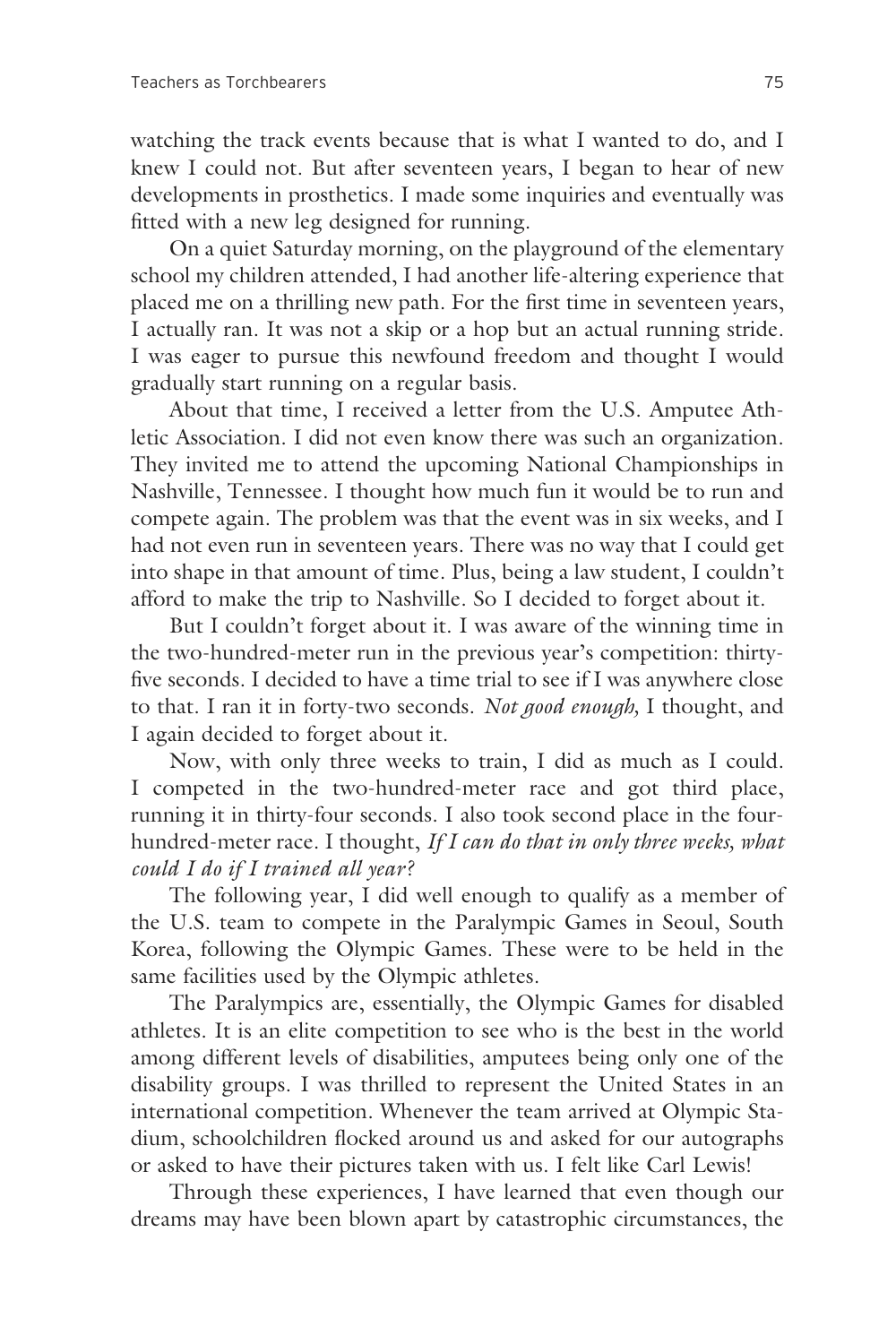Lord has a way of helping us to realize those dreams in ways we may not have imagined. If someone had said to me a year before I began to run again, "Mike, in a couple of years you'll be in Olympic Stadium, competing in an international track competition," I would not have believed them. But there I was, in the Olympic Stadium in Seoul, Korea, in 1988. It is truly amazing how the Lord works.

 We all have some type of disability. Some disabilities are physical, but many are not. We all have spiritual disabilities. I do not think that the Lord is nearly as concerned with what our disabilities are as He is with what we do about them. With the Lord's help, we can make more out of our lives than we ever thought possible. He can help us to overcome our disabilities and realize our goals and dreams.

 After the Paralympic Games in October 1988, I essentially retired from my "running career" because of some pain I was having in my leg. I could not run one hundred yards without severe pain. I eventually had surgery, but that did not solve the problem; and rather than undergo additional surgery to try to improve the situation, I just resigned myself to not running again.

#### **Olympic Torch Relay in 2002**

 Approximately ten years later, as the 2002 Salt Lake Winter Olympics approached, something happened that is an epilogue to this story. Chevrolet and Coca Cola, as the sponsors for the Olympic torch relay, invited the public to nominate individuals who might have inspiring stories and who could be considered good candidates to carry the Olympic torch. Unbeknownst to me, my wife and children submitted my name. When I finally found out what they had done, I asked them why and said, "I can't do that!" The idea was exciting on the one hand, but I felt fearful on the other. I knew I could not run with the torch, and I thought, *What if they pick me? What will I do?* My wife thought that the names would be selected randomly and that I was only one of many thousands. She tried to comfort me by saying, "Oh, don't worry; you'll never get picked!"

 While we were in Nauvoo, Illinois, on a Church history tour in July 2001, my daughter called with the news that I had received a letter from the Salt Lake Olympic Committee. I told her to open it and read it to me. It was from Mitt Romney, inviting me to be a member of the Olympic torch relay team. I felt overwhelmed by the honor but still wondered what I would do.

 When we returned home, I went to see my orthopedic doctor, Paul Gilbert. When he walked into the room, I said to him, "Dr. Gilbert, of all the orthopedic doctors in southern California, you have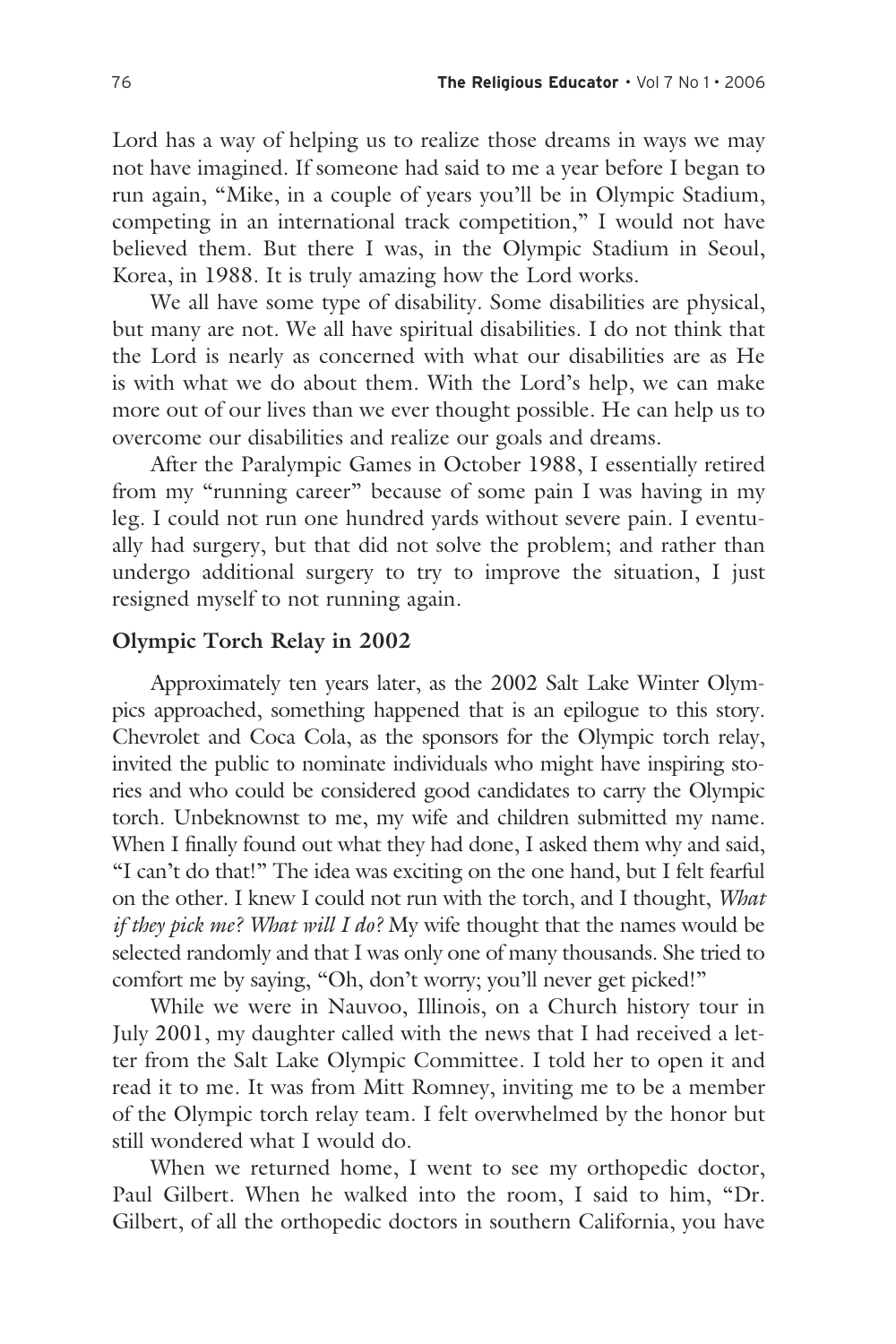been chosen to perform a miracle!" He just smiled and asked what I was talking about. When I told him, his smile broadened. He was very excited at the prospect. He said it was quite common to give a shot of Marcaine to athletes who were in pain, which would give temporary relief and allow them to continue competing. He thought we should try it and see if I was able to run. It was successful enough that I was able to carry the torch through the streets of Los Angeles, just a few blocks from my institute at USC. Being able to carry the Olympic torch was truly a thrilling experience.

#### **The Torchbearer**

 Some great principles are associated with carrying the torch. I was privileged to be one of the many to carry the Olympic flame as it traveled throughout the United States. What a thrill to know I was representing not only our country but also the entire world as I carried the flame. Even though there were thousands of torchbearers, for that one moment in time, I was *the* Olympic torchbearer.

 The purpose of the torchbearer is to run through the community, lighting the way and announcing to all that the Olympics will soon begin. Since then, I have thought how in a very real way all of us are torchbearers. In our own special way, we have the responsibility of carrying the light of the gospel to a darkened world and announcing, "The Restoration has taken place; Christ will soon come, and the Millennium will begin!" Think of what the scriptures tell us about being torchbearers: "Therefore, hold up your light that it may shine unto the world. Behold I am the light which ye shall hold up—that which ye have seen me do" (3 Nephi 18:24). "Let your light so shine before men, that they may see your good works, and glorify your Father which is in heaven" (Matthew 5:16).

#### **Teachers as Torchbearers**

 All teachers are in a position to light the way for their students. For this moment in time, if you are a teacher, in your own sphere of influence, you are *the* torchbearer. May you hold up that light, that Jesus Christ may shine unto the world.

 And now, after more than thirty years of teaching, I realize I am approaching the end of my formal career. As a torchbearer of a different sort, I want to feel that I will be passing the torch, the flame and passion for teaching, on to the rising generation of teachers who will carry it for a short distance until it will be time for them to pass it on. May they let their light so shine before their students that their students will